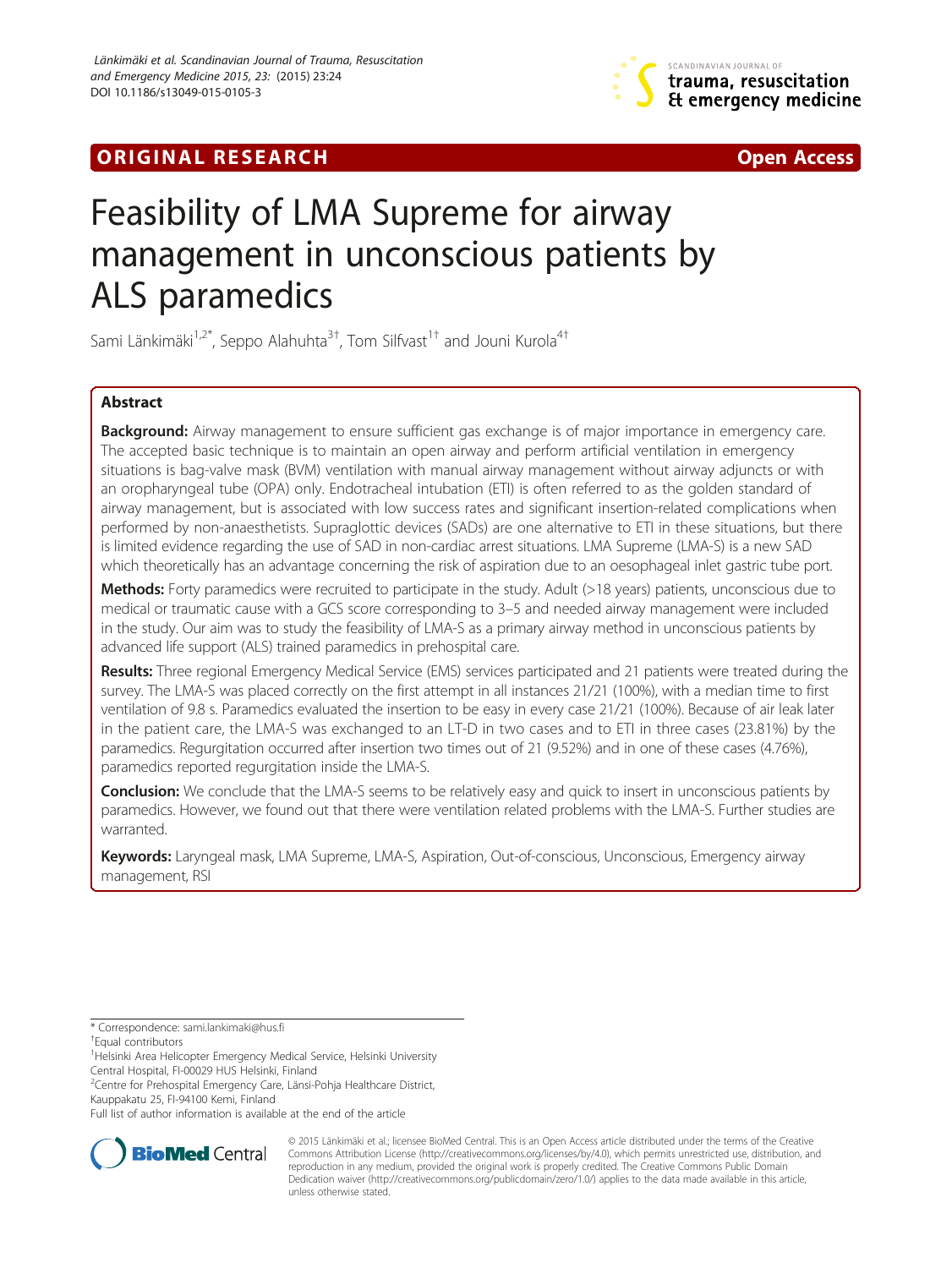## Implications statement

Adequate airway management is of major importance during unconsciousness. In this study we observed that ALS paramedics can use the LMA-S as a primary airway method with a good success rate and short insertion time. We also found out that there were critical problems with the ventilation because of air leak. In our opinion, LMA-S still provides an alternative technique for emergency airway management.

## Introduction

Ensuring an adequate gas-exchange is a cornerstone in the treatment of critically ill patients. Oxygenation and ventilation can be performed without advanced techniques using bag-valve-mask ventilation (BVM) and an oropharyngeal tube (OPA), but BVM may be difficult, even for skilled anaesthetists [[1-6](#page-4-0)]. Advanced airway techniques refer especially to endotracheal intubation (ETI), which is considered to be the gold standard in airway management. The technique is associated, however, with low success rates when performed by nonanaesthetist emergency personnel [[7-9\]](#page-4-0).

Emergency medical service (EMS) systems in Finland are tiered. The first tier is a voluntary based first responder unit. The second stage consists of emergency medical technicians (EMT) with basic airway management skills. The third stage is advanced life support (ALS) paramedics with advanced training for airway management. Paramedics use benzodiazepine-based sedatives and short acting opioids for procedural sedation, but neuromuscular blocking agents (NMBA) are not used. The fourth stage is a prehospital emergency physicianstaffed unit (HEMS or ground). When advanced airway management is needed, ETI with RSI performed by a prehospital emergency physician is standard prehospital care in Finland. Due to the large rural geography and long distances, however, prehospital emergency physicians are not available for all missions which require advanced airway management. On the other hand, the need for ETI is low [[10,11](#page-4-0)] and as such, it is difficult for an ALS paramedic to gain sufficient experience with advanced airway management to become a skilled EMS provider [\[12](#page-4-0)]. The Scandinavian Society of Anaesthesiology and Intensive Care Medicine (SSAI) guideline for prehospital airway management recommends that ETI only be performed by anaesthetists [[13](#page-4-0)], while other emergency care providers should use alternative airway devices, such as supraglottic airway devices (SAD). The use of SAD in prehospital care has previously been studied mainly with OHCA (out-ofhospital cardiac arrest) patients [\[14,15](#page-4-0)]. Bosch J et al. used LMA-S also as primary or rescue method with unconscious patients with same kind of results as ours [[16](#page-4-0)]. In our study, LMA-S was a primary airway method to replace ETI. Diggs LA et al. gathered every airway management interventions retrospectively in 2012 in United States. LMA was used in 2911 cases and the success rate was reported to be only 66% [[17](#page-4-0)]. Regurgitation occurred in 8.0% of the all cases and it included also regurgitations as a complication from ETI.

## **Objective**

The aim of the present study was to assess the feasibility of the LMA-S as the primary method of securing the airway in adult unconscious patients with a Glasgow Coma Scale (GCS) 3–5 when used by ALS paramedics. Our hypothesis was that the LMA-S is easy to insert in unconscious patients by ALS paramedics.

## Methods

The study was a prospective, non-controlled feasibility study conducted in 2009–2010. It was approved by the Institutional Ethics Committee (Kuopio University Hospital, Kuopio, Finland).

The LMA Supreme (LMA-S) is one of the latest SAD variants [\[18\]](#page-4-0). It is a single-use airway device with an oesophageal inlet with a moulded cuff tip. The inlet allows the passage of an up to 14 F gastric tube when using LMA-S sizes 4–5. It has an anatomically shaped elliptical semi-rigid stem with integral bite block. Inside, the inflatable cuff has moulded fins to prevent epiglottic obstruction. Because of the oesophageal inlet, there may be advantages over older SADs to reduce the risk of aspiration, but there are no relevant studies published. The LMA-S has been compared to other supraglottic airway devices [\[19](#page-4-0)-[22\]](#page-5-0) and BVM [[23](#page-5-0)]. It has been used in anaesthetized patients and there is evidence for its efficacy and safety [\[24,25\]](#page-5-0). Previous studies have also shown the ease of use by novices in manikins and patients [\[26](#page-5-0)-[28\]](#page-5-0), as well as in prehospital care [[16\]](#page-4-0).

Forty paramedics from three ALS-EMS units were recruited to participate in the study. Two units were based in Eastern Finland and one in Western Finland. Areas selected in this study did not have operative prehospital physician to participate the missions. Before the introduction of LMA-S, paramedics usually intubated these patients with medications used also in this study. Decision for airway management on-scene in Western Finland was made by physician in local health care centre or in local hospital by phone, and in Eastern Finland by emergency physician. The level of expertise in ETI was low in these areas and neither standardized training nor local Standard Operating Procedure (SOP) for airway management was available in those days, only national guideline.

The paramedics underwent a one-hour lecture and hands-on manikin training session (Ambu Airway Man®, Ambu A/S, Denmark) before they participated in the study. An emergency physician evaluated the training insertion with an LMA-S size 4 and required two successful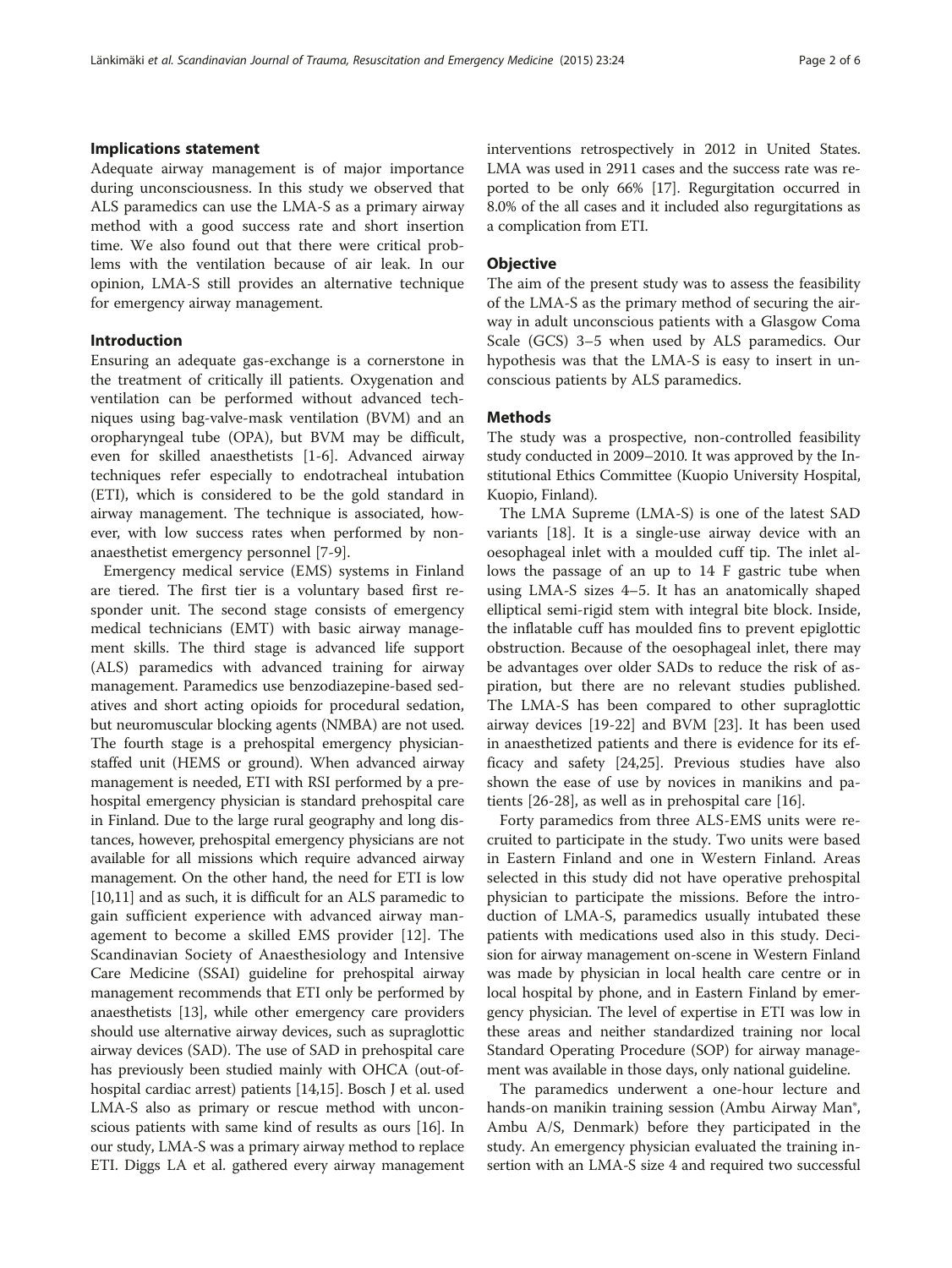performances. Disposable LMA-S (The LMA ® Company, England) sizes 4 and 5 were used.

Adult (>18 years) patients who were unconscious due to medical or traumatic cause with a GCS score corresponding to 3–5 and needed a secured airway (low oxygen saturation, need for neuroprotection) were included in the study. According to national guidelines for prehospital airway management on the time of the study, the GCS below 8 was sufficient indication for paramedic airway management. Paramedics assessed the patient's GCS after arriving at the scene and contacted the region's prehospital emergency physician on-call, who made the decision for including the patient in the study according to the written study protocol. Exclusion criteria were out-of-hospital cardiac arrest (OHCA), severe facial trauma, age less than 18 years, and the presence of a prehospital emergency physician on scene.

Before the insertion of the LMA Supreme, the patients were preoxygenated for two minutes with an oxygen reservoir mask or BVM. Procedural sedation was administered with alfentanil and diazepam or midazolam. The weight of the patients and the haemodynamic state was estimated and medications were given with precalculated dosages (alfentanil 0.01 mg/kg, diazepam 0.1 mg/kg, midazolam 0.05 mg/kg) according to the consent of emergency physician. During the procedure, the patients' heart rate, oxygen saturation and blood pressure were measured. After insertion and cuff inflation, the patients were ventilated using a reservoir bag with supplemental oxygen, capnography was attached and the ease of insertion and adequacy of ventilation were evaluated. The paramedics then inserted the gastric tube and while suctioning or injecting air through the tube assessed the correct placement with epigastric stethoscopy. The patients were then transported to hospital.

The paramedics recorded the following data on a special form based on the Utstein-style template [\[29\]](#page-5-0): Size of LMA-S; pre-attempt Glasgow Coma Score; ease of insertion (graded as easy or difficult); number of attempts; time to achieve an airway (opening of the mouth to first ventilation); need for BVM between attempts; adequate ventilation (assessed by vapour in the LMA-S tube, chest movement, symmetric breath sounds, first  $etCO<sub>2</sub>$ ); sedation administered; vomiting (before or after the LMA-S insertion); aspiration (graded clean, soiling in larynx, crackles in breath sounds, soiling inside the LMA-S); insertion of gastric tube (graded easy or difficult); need to change the device to another technique (Laryngeal Tube, LMA Fastrach, intubation or BVM); place of change of airway device (at the scene or during transport) and complications (mouth opening problem, failure to establish airway, excessive leak, problem with the cuff inflation). Pre- and post-procedure vital signs (blood pressure, oxygen saturation and heart rate) was recorded to the ambulance treatment template and it was not included in the study form due to the Ethics committee statement.

Tabulation of the data was carried out in Microsoft Excel 2010. All data are expressed as medians (range) with IQR if not stated otherwise.

## **Results**

Twenty-one consecutive patients fulfilled the inclusion criteria. The LMA-S was evaluated to be correctly placed on the first attempt in all patients (21/21, 100%), with a median time to first ventilation of 9.8 s (range of  $3 - 20$  s). The paramedics evaluated the insertion to be easy in all cases. The ventilation was reported to be adequate in almost all patients (19/21, 90.5%). In the remaining two patients, information was not provided. The median  $EtCO<sub>2</sub>$ values at the first ventilation were 5.0 kPa, with a range of  $1.1 - 8.90$  kPa. In four cases, the first EtCO<sub>2</sub> value was not recorded on the form. There were no insertion failures, but because of excessive leak later in the treatment period, the LMA-S was exchanged to an LT-D in two cases and to ETI in three cases (23.8%) by the paramedics. In four of these five cases where LMA-S was exchanged to other airway device, clinical signs of aspiration had occurred before the insertion of the LMA-S.

Regurgitation occurred in two patients after insertion (9.5%), and in one of these, the paramedics reported aspirate inside the LMA-S. In ten cases there were signs of aspiration at arriving on the scene (8/10) or before the attempt to place the LMA-S (2/10). The orogastric tube was only placed in nine patients because of the acute nature of the on-scene situation. The orogastric tube was correctly placed 9/21 times, and placement was reported as being easy in eight cases (89%).

Medications prior to airway management were needed in 15 cases. The median dose of drugs administered was alfentanil 0.85 mg, midazolam 5.75 mg and diazepam 6.25 mg.

## **Discussion**

Our main findings were that ALS-paramedics were able to insert an LMA-S in 100% of the cases on the first attempt, and that the median time of insertion was less than 10 seconds. Secondly, we found that insertion was reported to be easy in all 21 cases. Thirdly, there were problems after insertion with the ventilation in 23.8% of the cases.

The ALS-paramedics were able to successfully insert an LMA-S after a one hour theoretical lecture and hands-on manikin training. The placement was successful on the first attempt in all patients, and adequate ventilation was confirmed in almost every case (90%). Howes et al. [\[30\]](#page-5-0) reported that with anaesthetised patients, the first-attempt success rate was 86% and the overall insertion success rate was 100% by medical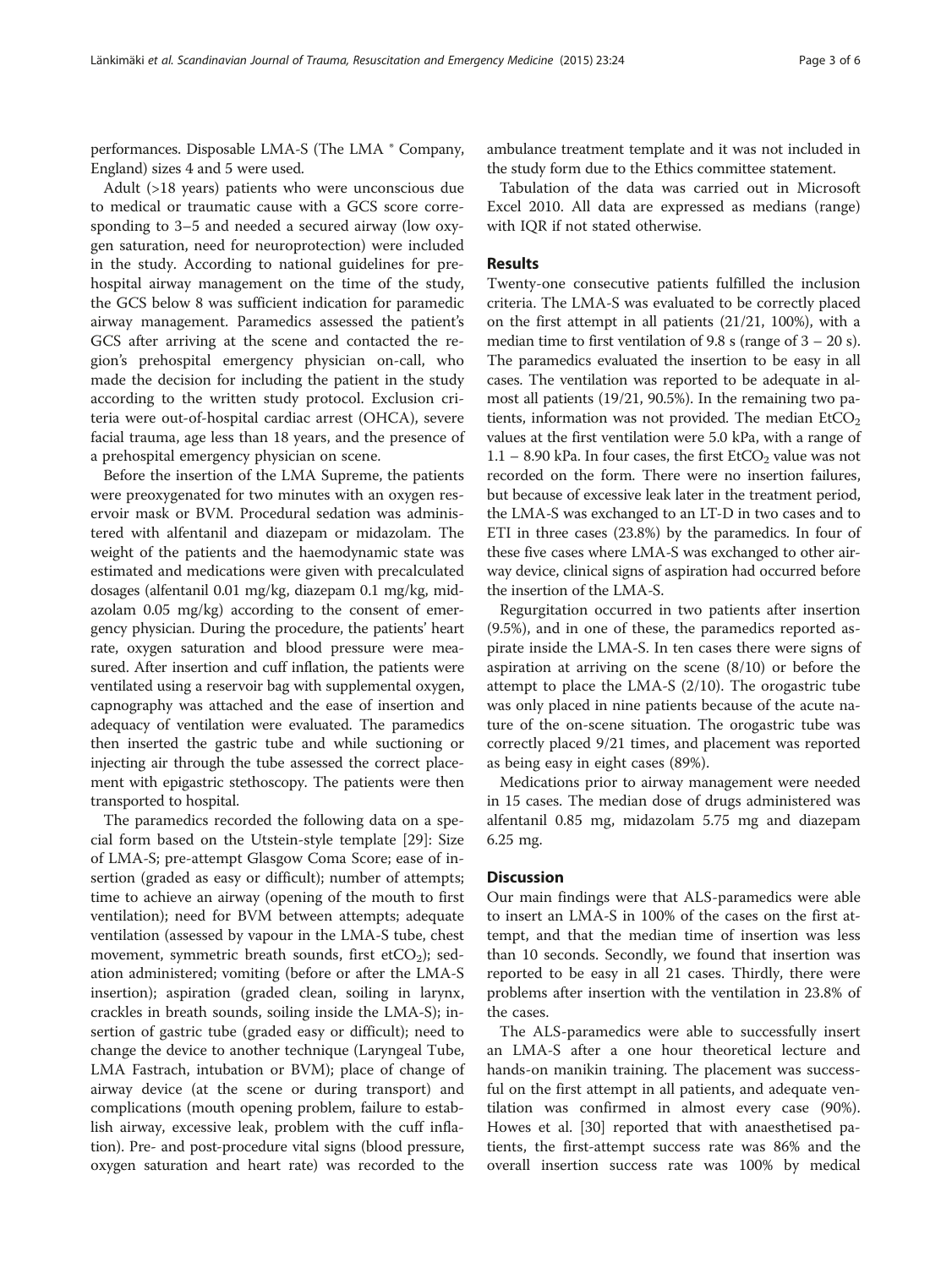personnel inexperienced in airway management. The difference to the results in our study may be explained by previous airway management skills. Our paramedics had been using ETI and supraglottic airway devices before in their work and it can be assumed that they are more skilled in airway management. Eschertzhuber et al. studied the use of LMA-S by a single anaesthetist and reported the first attempt insertion success rate to be 95% in anaesthetised and paralyzed patients [\[25\]](#page-5-0). The median time of insertion was 34 s in that study, compared to 9.8 s in our study. The observed difference may perhaps be partly explained by the critical condition of our patients. In the study of Eschertzhuber et al., the patients were fasted, stable and non-critical, and thus the anaesthetist was not constraint to proceed urgently with securing the airway while in prehospital care the paramedics may have wanted to secure the airway as fast as possible. The difference between the studies might also have been caused by self-reporting bias. In prehospital care it is not possible to have an independent observer on the scene. The paramedics had to perform airway management rapidly because of a possible impaired airway, while the anaesthetist had time for an elective insertion procedure in ASA I-II patients in the operating room. Also, the time from opening the mouth to the first successful ventilation was measured in this study, whereas Eschertzhuber et al. measured the time from picking up the LMA-S to successful insertion. In our study, the paramedics used only sedative medications without the possibility for anaesthetist-level medications, while propofol and opioids according to anaesthetists' usual practise were used in the study by Howes et al. [[30](#page-5-0)], using non-anaesthetist doctors, medical students, operating department practitioners, anaesthetic nurses and intensive care nurses as participants. Compared to our investigation, our participants were ALS-paramedics with no anaesthetist skills, but with previous airway management skills in emergency situations. Nevertheless, Howes et al. [\[30\]](#page-5-0) showed that the LMA-S was suitable for use by airway novices after a short training period.

The LMA-S has an oesophageal inlet with a moulded cuff tip. The inlet allows the passage of an up to 14 F gastric tube when using LMA-S sizes 4–5. Because of the oesophageal inlet, there may be advantages over older SADs (for example LMA Fastrach or LT-D) to reduce the risk of aspiration. In this study, paramedics inserted an orogastric tube in nine cases and the insertion was reported as being easy in eight cases (89%). In one case, paramedics needed multiple attempts to succeed. Eschertzhuber et al. evaluated the use of the LMA-S and the insertion of a gastric tube by an anaesthetist [\[25](#page-5-0)]. In their study, the insertion success rate for a gastric tube was 92% on the first attempt and 100% overall. Compared to our study, they had a single anaesthetist with a higher

level of experience with airway management. Anaesthetists will inevitably master the use of the LMA-S and gastric tube insertion much better than do paramedics after a one hour lecture and manikin training.

Sunde G et al. studied the use of LT in OHCA by paramedics [[14\]](#page-4-0) and reported a high number of air leak in 17.6% of the cases. They also observed other complications with a different SAD and different patient group. The air leak after insertion was the commonest problem in our study with the LMA-S, which might have occurred because of incorrectly estimated size of LMA-S. In our study, 23.8% of the cases, the LMA-S was changed to another airway device. In most of these cases, there were clinical signs of aspiration before the LMA-S insertion. Only in one case, there were signs of regurgitation inside the LMA-S tube and this situation led to ventilation problems and exchange of airway device. The regurgitation before the insertion of LMA-S might be a reason for the ventilation problems. In these cases, the paramedics reported, that the insertion was easy and at first the patient was successfully ventilated, but they were forced to change the airway device due to excessive air leak. One reason for this might be the non-standardized circumstances in the prehospital care. The patients were in critical condition with potential full stomach, and they needed extensive care and treatments on the scene, before they were transferred to the ambulance. The management of airways was always performed on the scene.

At the time of this study, the paramedics usually intubated these patients with GCS below 8. The Laryngeal Tube (LT) was in use in some areas, but it was permitted to use only in OHCA. The reason for implementing the LMA-S in prehospital care to the unconscious patients who needed the secured airway was to minimize the problems caused by ETI.

Our study has several limitations. Firstly, this was an evaluation of a single supraglottic device with a limited number of patients. Secondly, self-reporting introduces the potential of bias and underestimation of adverse event rate. The paramedics reported the insertion of LMA-S to be easy in all cases, but there still were problems with the ventilation in 23.8% of the cases. This difference might be influenced because of self-reporting. However, in prehospital scene independent observing is difficult to accomplish. We used structured data forms with uniform definitions and the missing data were mainly the first capnography reading, which does not affect the evaluation of the feasibility of LMA-S insertion. Thirdly, our study was not designed to measure relationship between patient outcome and airway management. Finally, legal, environmental and organizational aspects may limit the generalizability of our observations. There might have been selection bias in selecting those EMS services that had a special interest in participating in this study and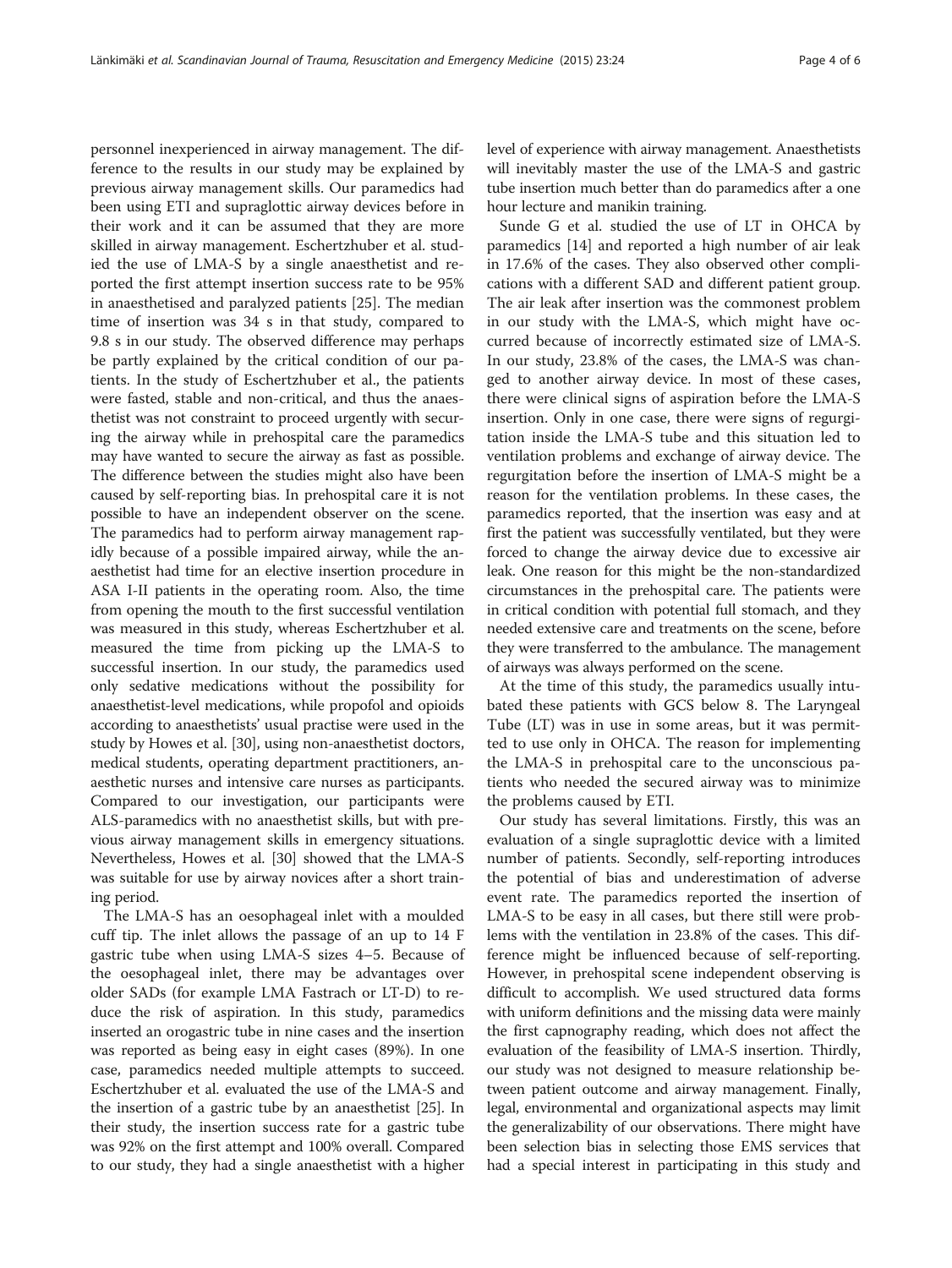<span id="page-4-0"></span>who may have therefore had paramedics more skilled in performing airway management. The results might also have been different if a larger number of patients or paramedics could have been involved.

Bosch and others evaluated the effectiveness and suitability of LMA-S in prehospital emergency patients treated by paramedics [\[28](#page-5-0)]. Successful insertion was reported in all 50 cases. Airway leakage was noted in 14% of cases. Nevertheless, we believe that our study offers addition information. In the study by Busch et al., the EMS providers were of higher practical competence, i.e. nurse paramedics, compared to ours EMS providers. In addition, the paramedics of the present study underwent a one-hour lecture and hands-on manikin training session while the nurse paramedics in the study by Busch et al. got acquainted and got experience with LMA-S use for a period of 8 months before they participated in the study. In most of the cases the indication for the use of the LMA-S was for cardiopulmonary resuscitation and the LMA-S was used as the second option after one to three unsuccessful ETI attempts in 64% of the cases in the study by Busch et al.

## Conclusion

We found that the LMA-S was relatively easy to use in terms of success rate and insertion time in unconscious patients after a short lecture and manikin training by paramedics with previous training in the use of both ETI and SAD. We also found out that there were critical problems with the ventilation because of air leak, at least in a patients that have already regurgitated before the airway management. We consider that LMA-S is still potential alternative for airway management by paramedics, at least in regions absence of prehospital physician. The LMA-S may protect patients from aspiration at certain point, but because of the small number of patients in the present study, the risk for aspiration should be considered to be one aspect for further studies.

## Competing interests

The authors declare that they have no competing interests.

## Authors' contributions

SL, TS and JK designed this study. SL trained the paramedics, gathered the results and conducted the study. SL, SA and JK drafted the first version of the manuscript together. All of the authors contributed to the revised drafts of this manuscript and approved the final version of this paper.

#### Acknowledgments

The authors would like to thank liaison Mika Ilmola from Pharmanova, and paramedics Marko Pylkkänen from the South-Savonian Rescue Department, Tero Laakkonen from the North-Karelian Rescue Department and Timo Utunen from the City of Seinäjoki for their professional comments, and their role in this study.

## Role of the funding source

The LMA-S used in this study were provided free of charge by the manufacturer, The LMA Company and Finnish importer Pharmanova.

#### Author details

<sup>1</sup> Helsinki Area Helicopter Emergency Medical Service, Helsinki University Central Hospital, FI-00029 HUS Helsinki, Finland. <sup>2</sup> Centre for Prehospital Emergency Care, Länsi-Pohja Healthcare District, Kauppakatu 25, FI-94100 Kemi, Finland. <sup>3</sup>Department of Anaesthesiology, Medical Research Center Oulu, University of Oulu and Oulu University Hospital, Oulu, Finland. <sup>4</sup>Centre for Prehospital Emergency Care, Kuopio University Hospital, PO Box 1777, FI-70210 Kuopio, Finland.

## Received: 10 October 2014 Accepted: 16 February 2015 Published online: 26 February 2015

### References

- 1. Clayton TJ, Pittman JA, Gabbott DA. A comparison of two techniques for manual ventilation of the lungs by non-anaesthetists: the bag-valvefacemask and the cuffed orotracheal airway (COPA). Anaesthesia. 2000;56:756–9.
- 2. Walsh K, Cummins F, Keogh J, Shorten G. Effectiveness of mask ventilation performed by hospital doctors in an Irish tertiary referral teaching hospital. Ir Med J. 2000;93:55–7.
- 3. Elling R, Politis J. An evaluation of emergency medical technicians' ability to use manual ventilation devices. Ann Emerg Med. 1983;12:765–8.
- Rumball CJ, MacDonald D. The PTL, Combitube, laryngeal mask and oral airway: a randomized prehospital comparative study of ventilatory device effectiveness and cost-effectiveness in 470 cases of cardiorespiratory arrest. Prehosp Emerg Care. 1997;1:1–10.
- 5. Mort TC. Emergency tracheal intubation: complications associated with repeated laryngoscopic attempts. Anesth Analg. 2004;99:607–13.
- 6. Bradley JS, Billows GL, Olinger ML, Boha SP, Cordell WH, Nelson DR. Prehospital oral endotracheal intubation by rural basic emergency medical technicians. Ann Emerg Med. 1998;32:26–32.
- 7. Wang HE, Kupas DF, Hostler D, Cooney R, Yealy DM, Lave JR. Procedural experience with out-of-hospital endotracheal intubation. Crit Care Med. 2005;33:1718–21.
- 8. Wang HE, Balasubramani GK, Cook LJ, Lave JR, Yealy DM. Out-of-hospital endotracheal intubation experience and patient outcomes. Ann Emerg Med. 2010;55(6):527–37.
- 9. Ochs M, Davis D, Hoyt D, Bailey D, Marshall L, Rosen P. Paramedicperformed rapid sequence intubation of patients with severe head injuries. Ann Emerg Med. 2002;40:168–71.
- 10. Gries A, Zink W, Bernhard M, Messelken M, Schlechtriemen T. Realistic assessment of the physician-staffed emergency services in Germany. Anaesthesist. 2006;55:1080–6.
- 11. Raatiniemi L, Länkimäki S, Martikainen M. Pre-hospital airway management by non-physicians in Northern Finland – a cross-sectional survey. Acta Anaesthesiol Scand. 2013;57:654–9.
- 12. Konrad C, Schüpfer G, Wietlisbach M, Gerber H. Learning manual skills in anesthesiology: is there a recommended number of cases for anesthetic procedures? Anesth Analg. 1998;86:635–9.
- 13. Berlac P, Hyldmo PK, Kongstad P, Kurola J, Nakstad AR, Sandberg M. Pre-hospital airway management: guidelines from a task force from the Scandinavian Society for Anaesthesiology and Intensive Care Medicine. Acta Anaesthesiol Scand. 2008;52:897–907.
- 14. Sunde GA, Brattebo G, Odegården T, Kjernlie DF, Rodne E, Heltne JK. Laryngeal tube use in out-of-hospital cardiac arrest by paramedics in Norway. SJTREM. 2012;20:84.
- 15. Wiese CHR, Semmel T, Muller JU, Bahr J, Ocker H, Graf BM. The use of the laryngeal tube disposable (LT-D) by paramedics during out-of-hospital resuscitation — an observational study concerning ERC guidelines 2005. Resuscitation. 2009;80:194–8.
- 16. Bosch J, de Nooij J, de Visser M. Prehospital use in emergency patients of a laryngeal mask airway by ambulance paramedics is a safe and effective alternative for endotracheal intubation. Emerg Med J. 2014;31:750–3.
- 17. Diggs LA, Yusuf JE, De Leo G. An update on out-of-hospital airway management practices in the United States. Resuscitation. 2014;85:885–92.
- 18. LMA Supreme brochure. [\[http://www.lmaco.com/files/lma-supreme-12pg](http://www.lmaco.com/files/lma-supreme-12pg-eng_lores_brochure.pdf)[eng\\_lores\\_brochure.pdf\]](http://www.lmaco.com/files/lma-supreme-12pg-eng_lores_brochure.pdf) (Accessed 25.08.2011)
- 19. Komasawa N, Ueki R, Fujii A, Samma A, Nakaqawa M, Nishi SI, et al. Comparison of Laryngeal Mask Supreme™ and Soft Seal™ for airway management in several positions. J Anesth. 2011;25:535–9.